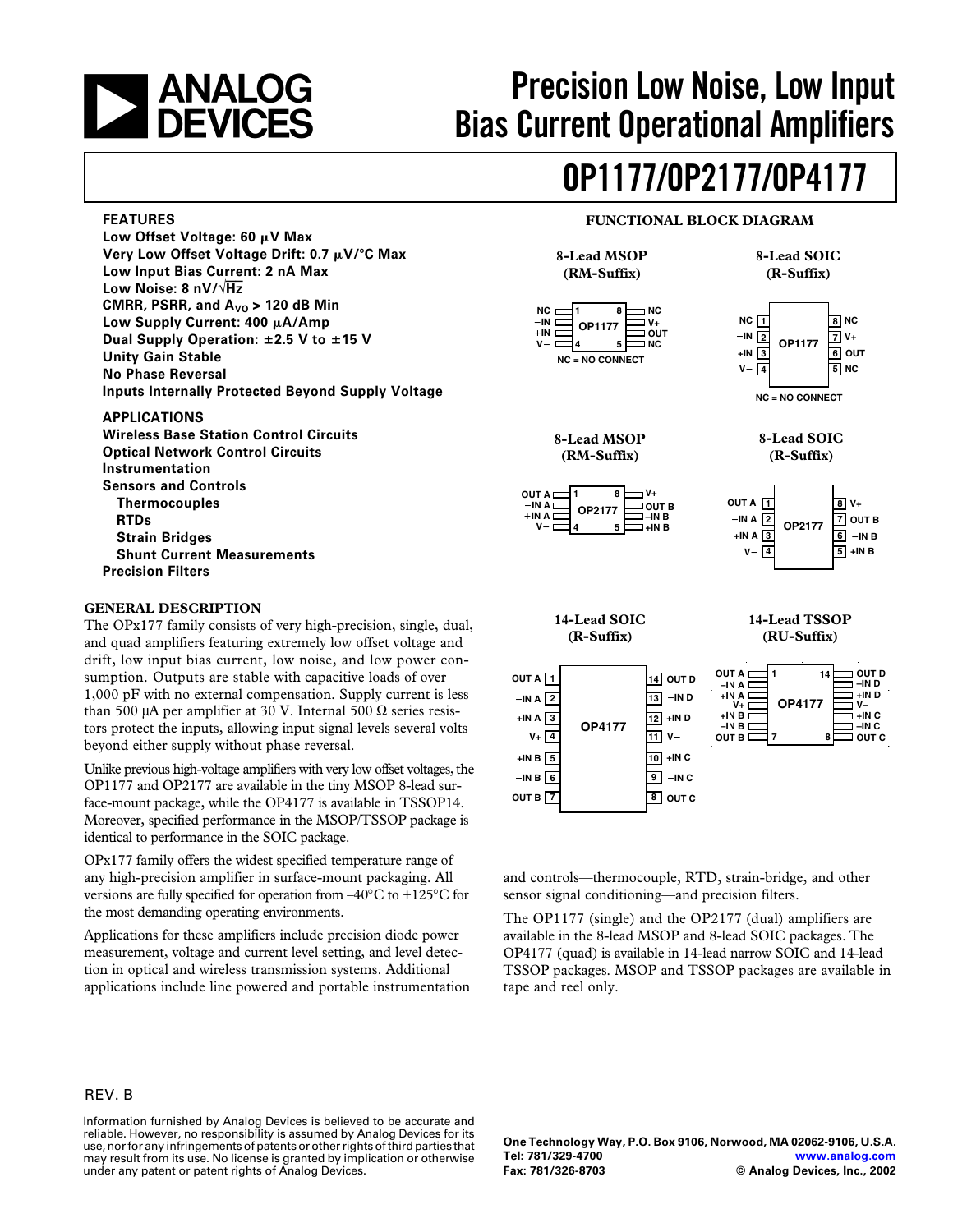## **OP1177/OP2177/OP4177-SPECIFICATIONS**  $^{\text{(@ V_s = ±5.0 V, V_{\text{CM}} = 0 V, T_A = 25°C, unless}}$ **otherwise noted.)**

| Parameter                                      | Symbol                   | <b>Conditions</b>                                   | Min    | $Typ*$     | <b>Max</b> | Unit                          |
|------------------------------------------------|--------------------------|-----------------------------------------------------|--------|------------|------------|-------------------------------|
| <b>INPUT CHARACTERISTICS</b><br>Offset Voltage |                          |                                                     |        |            |            |                               |
| OP1177                                         | $V_{OS}$                 |                                                     |        | 15         | 60         | $\mu V$                       |
| OP2177/4177                                    | $V_{OS}$                 |                                                     |        | 15         | 75         | $\mu V$                       |
| OP1177/2177                                    | $V_{OS}$                 | $-40^{\circ}$ C < T <sub>A</sub> < +125°C           |        | 25         | 100        | $\mu V$                       |
| OP4177                                         | $V_{OS}$                 | $-40^{\circ}$ C < T <sub>A</sub> < +125°C           |        | 25         | 120        | $\mu$ V                       |
| Input Bias Current                             | $I_{B}$                  | $-40^{\circ}$ C < T <sub>A</sub> < +125°C           | $-2$   | $+0.5$     | $+2$       | nA                            |
| Input Offset Current                           | $I_{OS}$                 | $-40^{\circ}$ C < T <sub>A</sub> < +125°C           | $-1$   | $+0.2$     | $+1$       | nA                            |
| Input Voltage Range                            |                          |                                                     | $-3.5$ |            | $+3.5$     | V                             |
| Common-Mode Rejection Ratio                    | <b>CMRR</b>              | $V_{CM}$ = -3.5 V to +3.5 V                         | 120    | 126        |            | dB                            |
|                                                |                          | $-40^{\circ}$ C < T <sub>A</sub> < +125°C           | 118    | 125        |            | dB                            |
| Large Signal Voltage Gain                      | $A_{VQ}$                 | $R_L = 2 k\Omega$ , $V_O = -3.5 V$ to +3.5 V        | 1,000  | 2,000      |            | V/mV                          |
| Offset Voltage Drift                           |                          |                                                     |        |            |            |                               |
| OP1177/OP2177                                  | $\Delta V_{OS}/\Delta T$ | $-40^{\circ}$ C < T <sub>A</sub> < +125°C           |        | 0.2        | 0.7        | $\mu V$ /°C                   |
| OP4177                                         | $\Delta V_{OS}/\Delta T$ | $-40^{\circ}$ C < T <sub>A</sub> < +125°C           |        | 0.3        | 0.9        | $\mu V$ /°C                   |
| OUTPUT CHARACTERISTICS                         |                          |                                                     |        |            |            |                               |
| Output Voltage High                            | $V_{OH}$                 | $I_L = 1$ mA, $-40^{\circ}C < T_A < +125^{\circ}C$  | $+4$   | $+4.1$     |            | $\ensuremath{\mathbf{V}}$     |
| Output Voltage Low                             | $V_{OL}$                 | $I_L = 1$ mA, $-40$ °C < T <sub>A</sub> < $+125$ °C |        | $-4.1$     | $-4$       | $\overline{V}$                |
| Output Current                                 | $I_{OUT}$                | $V_{DROPOUT}$ < 1.2 V                               |        | ±10        |            | mA                            |
| POWER SUPPLY                                   |                          |                                                     |        |            |            |                               |
| Power Supply Rejection Ratio                   |                          |                                                     |        |            |            |                               |
| OP1177                                         | <b>PSRR</b>              | $V_s = \pm 2.5$ V to $\pm 15$ V,                    | 120    | 130        |            | dB                            |
|                                                |                          | $-40^{\circ}$ C < T <sub>A</sub> < +125°C           | 115    | 125        |            | $\mathrm{dB}$                 |
| OP2177/OP4177                                  | <b>PSRR</b>              | $V_s = \pm 2.5$ V to $\pm 15$ V,                    | 118    | 121        |            | dB                            |
|                                                |                          | $-40^{\circ}$ C < T <sub>A</sub> < +125°C           | 114    | 120        |            | $\mathrm{dB}$                 |
| Supply Current/Amplifier                       | $I_{SY}$                 | $V_O = 0 V$                                         |        | 400        | 500        | $\mu A$                       |
|                                                |                          | $-40^{\circ}$ C < T <sub>A</sub> < +125°C           |        | 500        | 600        | μA                            |
| DYNAMIC PERFORMANCE                            |                          |                                                     |        |            |            |                               |
| <b>Slew Rate</b>                               | <b>SR</b>                | $R_L = 2 k\Omega$                                   |        | 0.7        |            | $V/\mu s$                     |
| Gain Bandwidth Product                         | <b>GBP</b>               |                                                     |        | 1.3        |            | <b>MHz</b>                    |
|                                                |                          |                                                     |        |            |            |                               |
| NOISE PERFORMANCE                              |                          |                                                     |        |            |            |                               |
| Voltage Noise<br><b>Voltage Noise Density</b>  | $e_n p-p$                | 0.1 Hz to 10 Hz<br>$f = 1$ kHz                      |        | 0.4<br>7.9 | 8.5        | $\mu V$ p-p<br>$nV/\sqrt{Hz}$ |
|                                                | $e_n$                    |                                                     |        |            |            | $pA/\sqrt{Hz}$                |
| <b>Current Noise Density</b>                   | $i_{n}$                  | $f = 1$ kHz                                         |        | 0.2        |            |                               |
| MULTIPLE AMPLIFIERS                            |                          |                                                     |        |            |            |                               |
| <b>CHANNEL SEPARATION</b>                      | $C_{S}$                  | DC                                                  |        | 0.01       |            | $\mu V/V$                     |
|                                                |                          | $f = 100$ kHz                                       |        | $-120$     |            | dB                            |

\*Typical values cover all parts within one standard deviation of the average value. Average values, given in many competitors ' data sheets as "typical," give unrealistically low estimates for parameters that can have both positive and negative values.

Specifications subject to change without notice.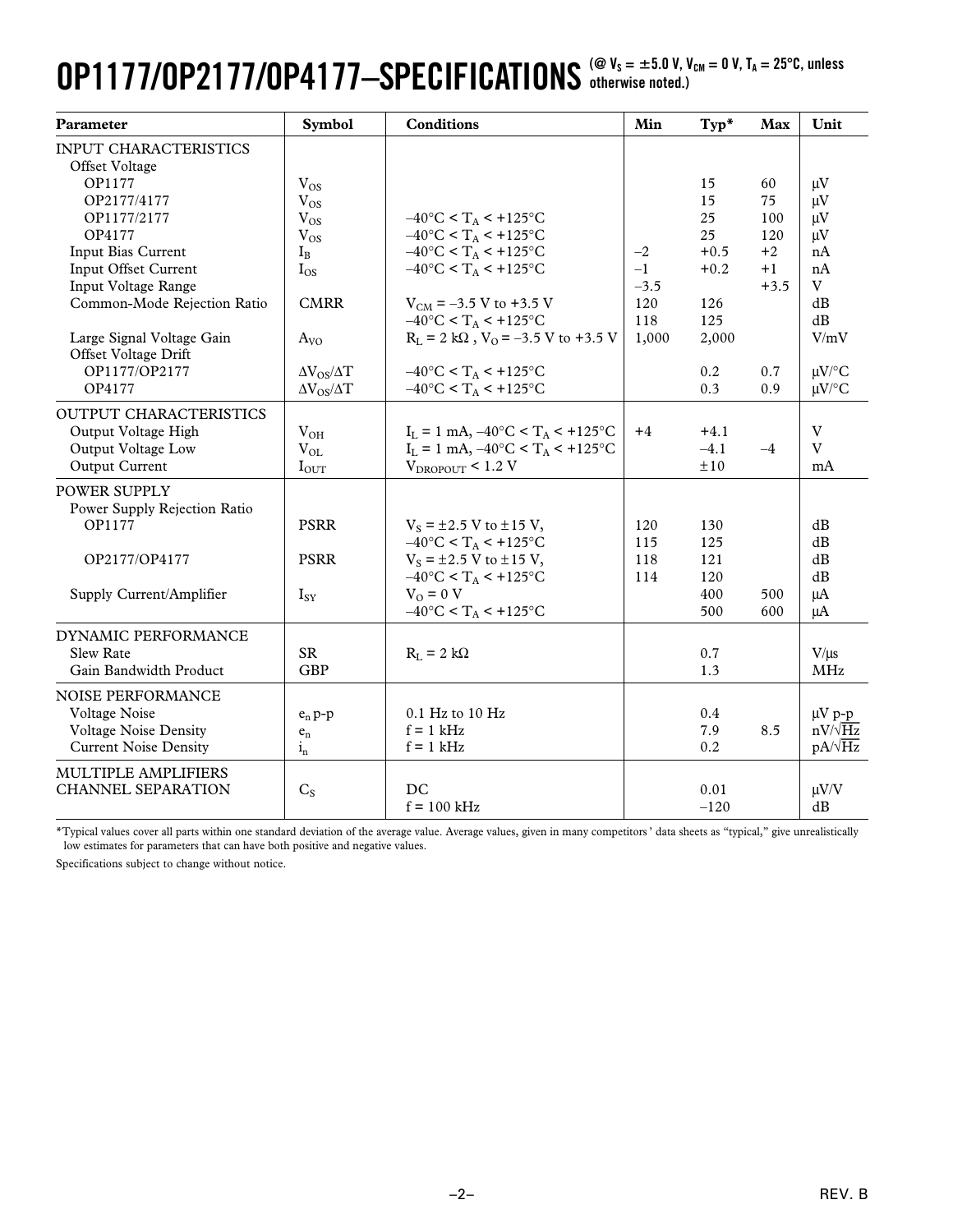## **ELECTRICAL CHARACTERISTICS** (@  $v_s = \pm 15$  V,  $v_{cm} = 0$  V,  $T_A = 25^\circ$ C, unless otherwise noted.)

| <b>Parameter</b>                                                                                                      | <b>Symbol</b>                                        | <b>Conditions</b>                                                                                                                                     | Min                     | Typ*                                  | Max                     | Unit                                            |
|-----------------------------------------------------------------------------------------------------------------------|------------------------------------------------------|-------------------------------------------------------------------------------------------------------------------------------------------------------|-------------------------|---------------------------------------|-------------------------|-------------------------------------------------|
| <b>INPUT CHARACTERISTICS</b><br>Offset Voltage                                                                        |                                                      |                                                                                                                                                       |                         |                                       |                         |                                                 |
| OP1177<br>OP2177/OP4177<br>OP1177/OP2177<br>OP4177                                                                    | $V_{OS}$<br>$V_{OS}$<br>$V_{OS}$<br>$V_{OS}$         | $-40^{\circ}$ C < T <sub>A</sub> < +125°C<br>$-40^{\circ}$ C < T <sub>A</sub> < +125°C                                                                |                         | 15<br>15<br>25<br>25                  | 60<br>75<br>100<br>120  | $\mu V$<br>$\mu$ V<br>$\mu V$<br>$\mu V$        |
| Input Bias Current<br>Input Offset Current<br>Input Voltage Range<br>Common-Mode Rejection Ratio                      | $I_{B}$<br>$I_{OS}$<br><b>CMRR</b>                   | $-40^{\circ}$ C < T <sub>A</sub> < $+125^{\circ}$ C<br>$-40^{\circ}$ C < T <sub>A</sub> < $+125^{\circ}$ C<br>$V_{CM}$ = -13.5 V to +13.5 V           | $-2$<br>$-1$<br>$-13.5$ | $+0.5$<br>$+0.2$                      | $+2$<br>$+1$<br>$+13.5$ | nA<br>nA<br>$\rm V$                             |
| Large Signal Voltage Gain<br>Offset Voltage Drift<br>OP1177/OP2177                                                    | $A_{VQ}$<br>$\Delta V_{OS}/\Delta T$                 | $-40^{\circ}$ C < T <sub>A</sub> < +125°C<br>$R_L = 2 k\Omega$ , $V_0 = -13.5 V$ to +13.5 V<br>$-40^{\circ}$ C < T <sub>A</sub> < +125°C              | 120<br>1,000            | 125<br>3,000<br>0.2                   | 0.7                     | dB<br>V/mV<br>$\mu V$ <sup>o</sup> C            |
| OP4177                                                                                                                | $\Delta V_{OS}/\Delta T$                             | $-40^{\circ}$ C < T <sub>A</sub> < +125°C                                                                                                             |                         | 0.3                                   | 0.9                     | $\mu$ V/°C                                      |
| OUTPUT CHARACTERISTICS<br>Output Voltage High<br>Output Voltage Low<br>Output Current<br><b>Short Circuit Current</b> | $V_{OH}$<br>$V_{OL}$<br>$I_{\text{OUT}}$<br>$I_{SC}$ | $I_L = 1$ mA, $-40^{\circ}C < T_A < +125^{\circ}C$<br>$I_L = 1$ mA, $-40^{\circ}C < T_A < +125^{\circ}C$<br>$V_{DROPOUT}$ < 1.2 V                     | $+14$                   | $+14.1$<br>$-14.1$<br>$\pm 10$<br>±35 | $-14$                   | $\mathbf{V}$<br>V<br>mA<br>mA                   |
| POWER SUPPLY<br>Power Supply Rejection Ratio<br>OP1177                                                                | <b>PSRR</b>                                          | $V_s = \pm 2.5$ V to $\pm 15$ V,<br>$-40^{\circ}$ C < T <sub>A</sub> < $+125^{\circ}$ C                                                               | 120<br>115              | 130<br>125                            |                         | dB<br>dB                                        |
| OP2177/OP4177<br>Supply Current/Amplifier                                                                             | <b>PSRR</b><br>$I_{SY}$                              | $V_s = \pm 2.5$ V to $\pm 15$ V,<br>$-40^{\circ}$ C < T <sub>A</sub> < +125°C<br>$V_{O} = 0 V$<br>$-40^{\circ}$ C < T <sub>A</sub> < $+125^{\circ}$ C | 118<br>114              | 121<br>120<br>400<br>500              | 500<br>600              | dB<br>dB<br>μA<br>μA                            |
| DYNAMIC PERFORMANCE<br><b>Slew Rate</b><br>Gain Bandwidth Product                                                     | <b>SR</b><br><b>GBP</b>                              | $R_L = 2 k\Omega$                                                                                                                                     |                         | 0.7<br>1.3                            |                         | $V/\mu s$<br><b>MHz</b>                         |
| NOISE PERFORMANCE<br>Voltage Noise<br><b>Voltage Noise Density</b><br><b>Current Noise Density</b>                    | $e_n p-p$<br>$\mathbf{e}_{\rm n}$<br>$i_{n}$         | 0.1 Hz to 10 Hz<br>$f = 1$ kHz<br>$f = 1$ kHz                                                                                                         |                         | 0.4<br>7.9<br>0.2                     | 8.5                     | $\mu V$ p-p<br>$nV/\sqrt{Hz}$<br>$pA/\sqrt{Hz}$ |
| MULTIPLE AMPLIFIERS<br>CHANNEL SEPARATION                                                                             | $C_{S}$                                              | DC<br>$f = 100$ kHz                                                                                                                                   |                         | 0.01<br>$-120$                        |                         | $\mu V/V$<br>dB                                 |

\*Typical values cover all parts within one standard deviation of the average value. Average values, given in many competitors ' data sheets as "typical," give unrealistically low estimates for parameters that can have both positive and negative values.

Specifications subject to change without notice.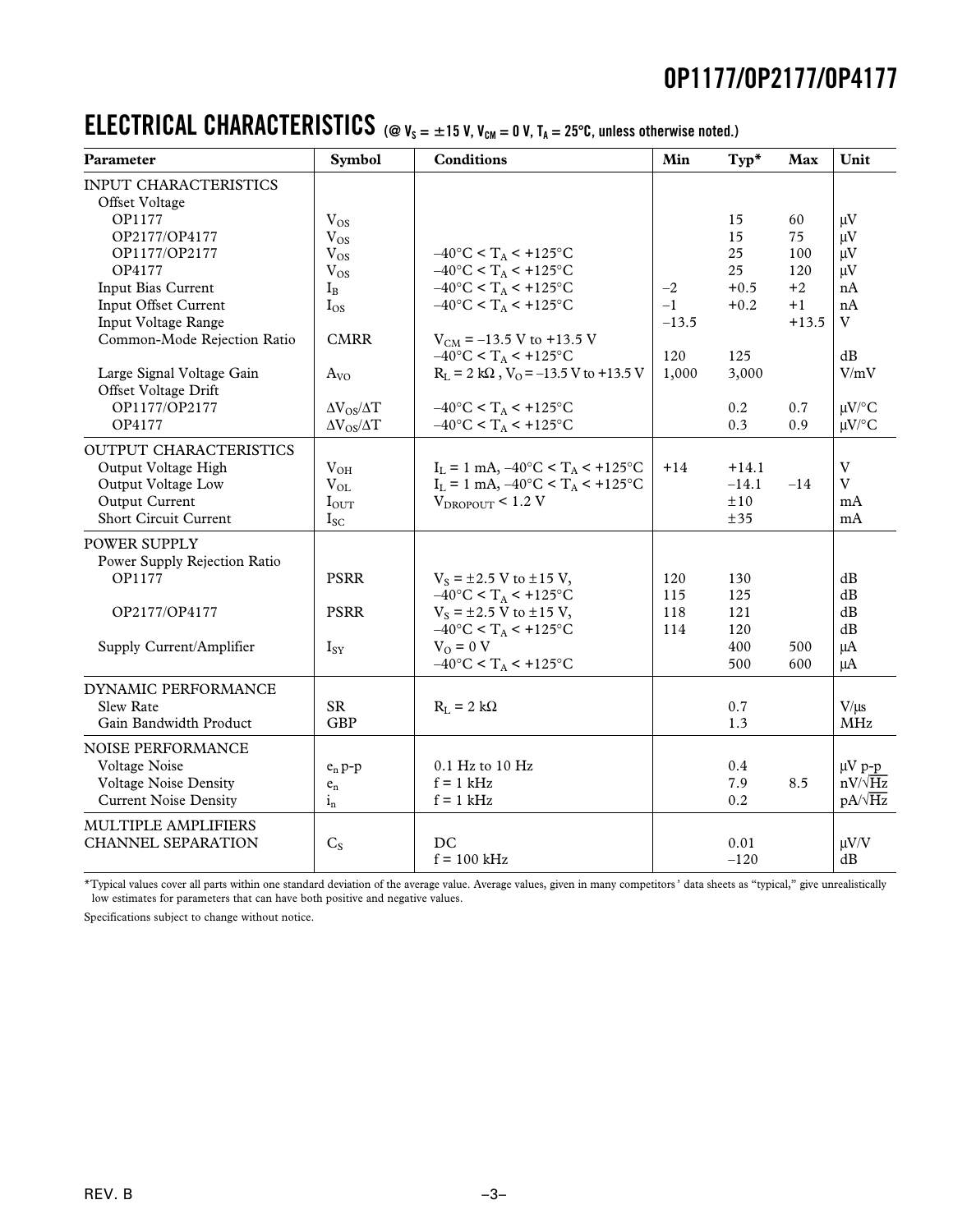## **ABSOLUTE MAXIMUM RATINGS\***

| Supply Voltage $\dots \dots \dots \dots \dots \dots \dots \dots \dots \dots \dots \dots$ 36 V |
|-----------------------------------------------------------------------------------------------|
|                                                                                               |
| Differential Input Voltage $\dots \dots \dots \dots$ $\pm$ Supply Voltage                     |
| Storage Temperature Range                                                                     |
| R, RM, and RU Packages $\ldots \ldots \ldots -65$ °C to +150°C                                |
| <b>Operating Temperature Range</b>                                                            |
| OP1177/OP2177/OP4177 $-40^{\circ}$ C to +125°C                                                |
| Junction Temperature Range                                                                    |
| R, RM, and RU Packages $\ldots \ldots \ldots -65$ °C to +150°C                                |
| Lead Temperature Range (Soldering, 10 sec)  300°C                                             |

\*Stresses above those listed under Absolute Maximum Ratings may cause permanent damage to the device. This is a stress rating only; functional operation of the device at these or any other conditions above those listed in the operational sections of this specification is not implied. Exposure to absolute maximum rating conditions for extended periods may affect device reliability.

| Package Type                  | $\theta_{IA}$ <sup>1</sup> | $\theta_{\rm IC}$ | Unit               |
|-------------------------------|----------------------------|-------------------|--------------------|
| 8-Lead MSOP (RM) <sup>2</sup> | 190                        | 44                | $\rm ^{\circ}$ C/W |
| 8-Lead SOIC (R)               | 158                        | 43                | $\rm ^{\circ}$ C/W |
| 14-Lead SOIC (R)              | 120                        | 36                | $\rm ^{\circ}$ C/W |
| 14-Lead TSSOP (RU)            | 240                        | 43                | $\rm ^{\circ}$ C/W |

NOTES

<sup>1</sup> $\theta_{JA}$  is specified for worst-case conditions, i.e.,  $\theta_{JA}$  is specified for device soldered in circuit board for surface-mount packages.

<sup>2</sup>MSOP is only available in tape and reel.

#### **ORDERING GUIDE**

| Model                                                                           | <b>Temperature</b><br>Range                                                                                                                                                                     | Package<br>Description                                                             | Package<br>Option                              | <b>Branding</b><br>Information |
|---------------------------------------------------------------------------------|-------------------------------------------------------------------------------------------------------------------------------------------------------------------------------------------------|------------------------------------------------------------------------------------|------------------------------------------------|--------------------------------|
| OP1177ARM<br><b>OP1177AR</b><br>OP2177ARM<br><b>OP2177AR</b><br><b>OP4177AR</b> | $-40^{\circ}$ C to $+125^{\circ}$ C<br>$-40^{\circ}$ C to $+125^{\circ}$ C<br>$-40^{\circ}$ C to $+125^{\circ}$ C<br>$-40^{\circ}$ C to $+125^{\circ}$ C<br>$-40^{\circ}$ C to $+125^{\circ}$ C | 8-Lead MINI SOIC<br>8-Lead SOIC<br>8-Lead MINI SOIC<br>8-Lead SOIC<br>14-Lead SOIC | $RM-8$<br>$SO-8$<br>$RM-8$<br>$SO-8$<br>$R-14$ | AZA<br>B2A                     |
| OP4177ARU                                                                       | $-40^{\circ}$ C to $+125^{\circ}$ C                                                                                                                                                             | 14-Lead TSSOP                                                                      | $RU-14$                                        |                                |

#### **CAUTION**

ESD (electrostatic discharge) sensitive device. Electrostatic charges as high as 4000 V readily accumulate on the human body and test equipment and can discharge without detection. Although the OP1177/OP2177/OP4177 features proprietary ESD protection circuitry, permanent damage may occur on devices subjected to high-energy electrostatic discharges. Therefore, proper ESD precautions are recommended to avoid performance degradation or loss of functionality.

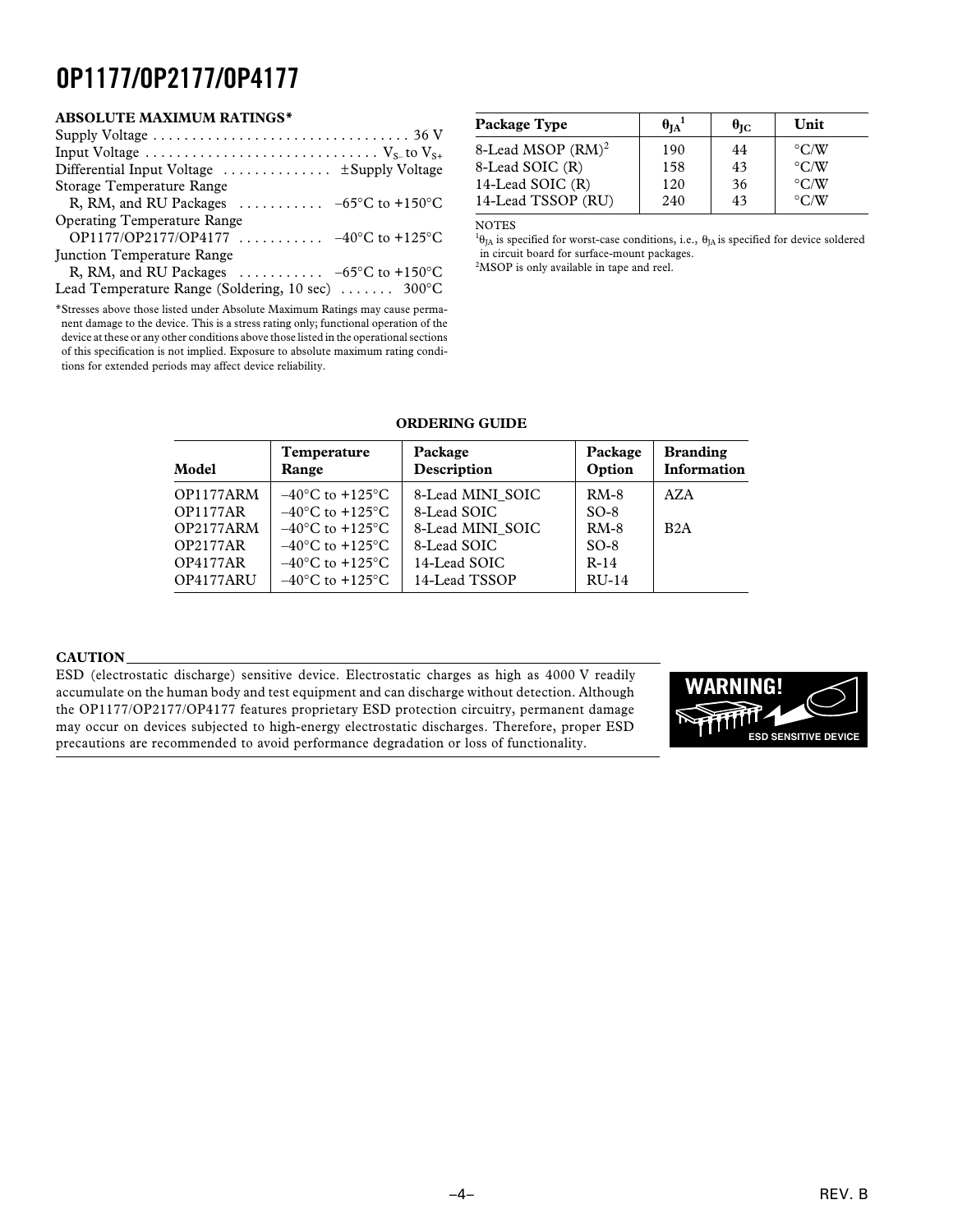# **OP1177/OP2177/OP4177 Typical Performance Characteristics–**



 TPC 1. Input Offset Voltage Distribution



 TPC 2. Input Offset Voltage Drift Distribution



 TPC 3. Input Bias Current **Distribution** 



 TPC 4. Output Voltage to Supply Rail vs. Load Current



 TPC 7. Closed-Loop Gain vs. Frequency



 TPC 5. Input Bias Current vs. **Temperature** 



 TPC 8. Output Impedance vs. Frequency



 TPC 6. Open-Loop Gain and Phase Shift vs. Frequency



 TPC 9. Large Signal Transient Response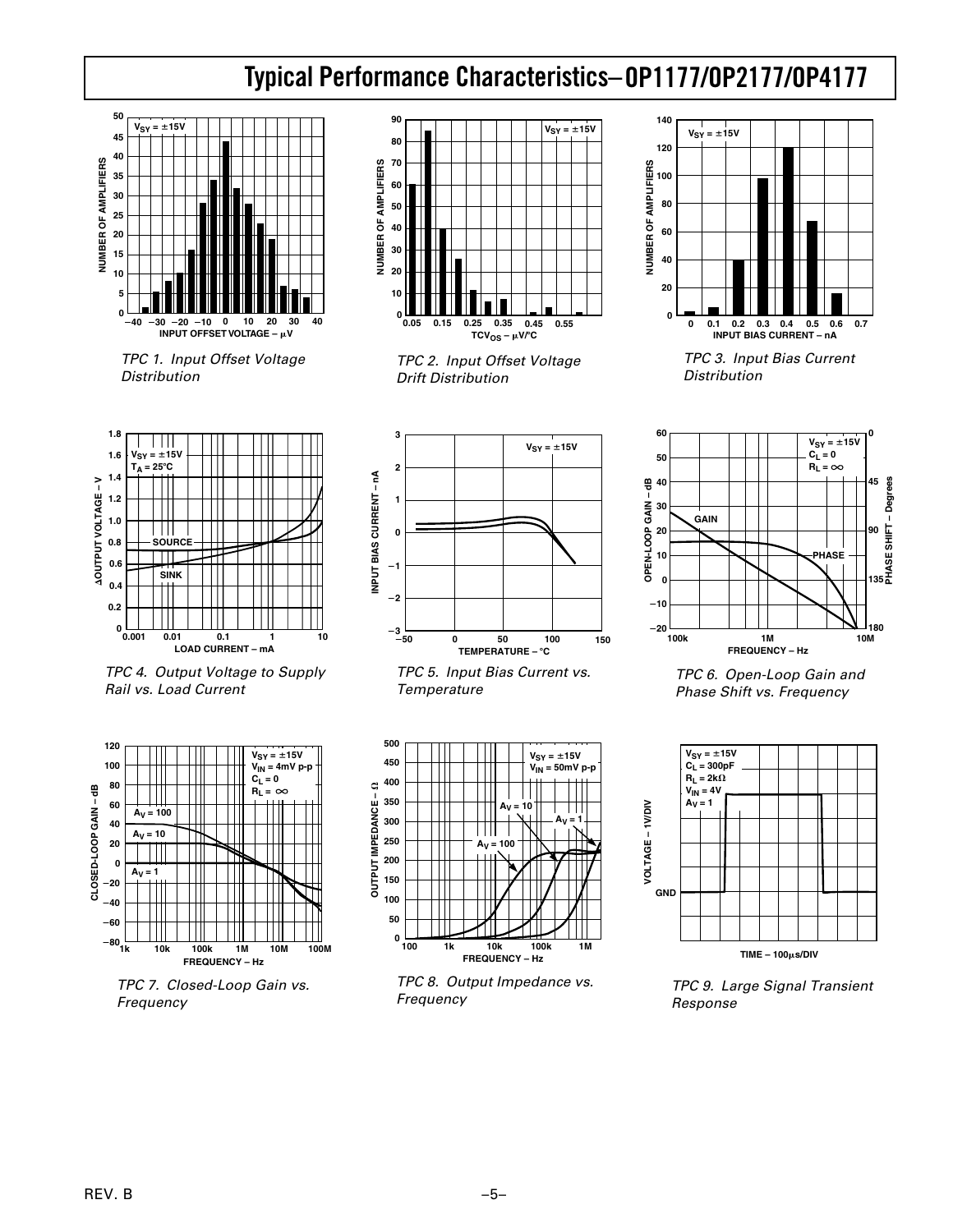

 TPC 10. Small Signal Transient Response



 TPC 11. Small Signal Overshoot vs. Load Capacitance



 TPC 13. Negative Overvoltage Recovery



 TPC 16. 0.1 Hz to 10 Hz Input Voltage Noise



TPC 14. CMRR vs. Frequency



TPC 17. Voltage Noise Density



 TPC 12. Positive Overvoltage Recovery



TPC 15. PSRR vs. Frequency



 TPC 18. Short Circuit Current vs. **Temperature** 

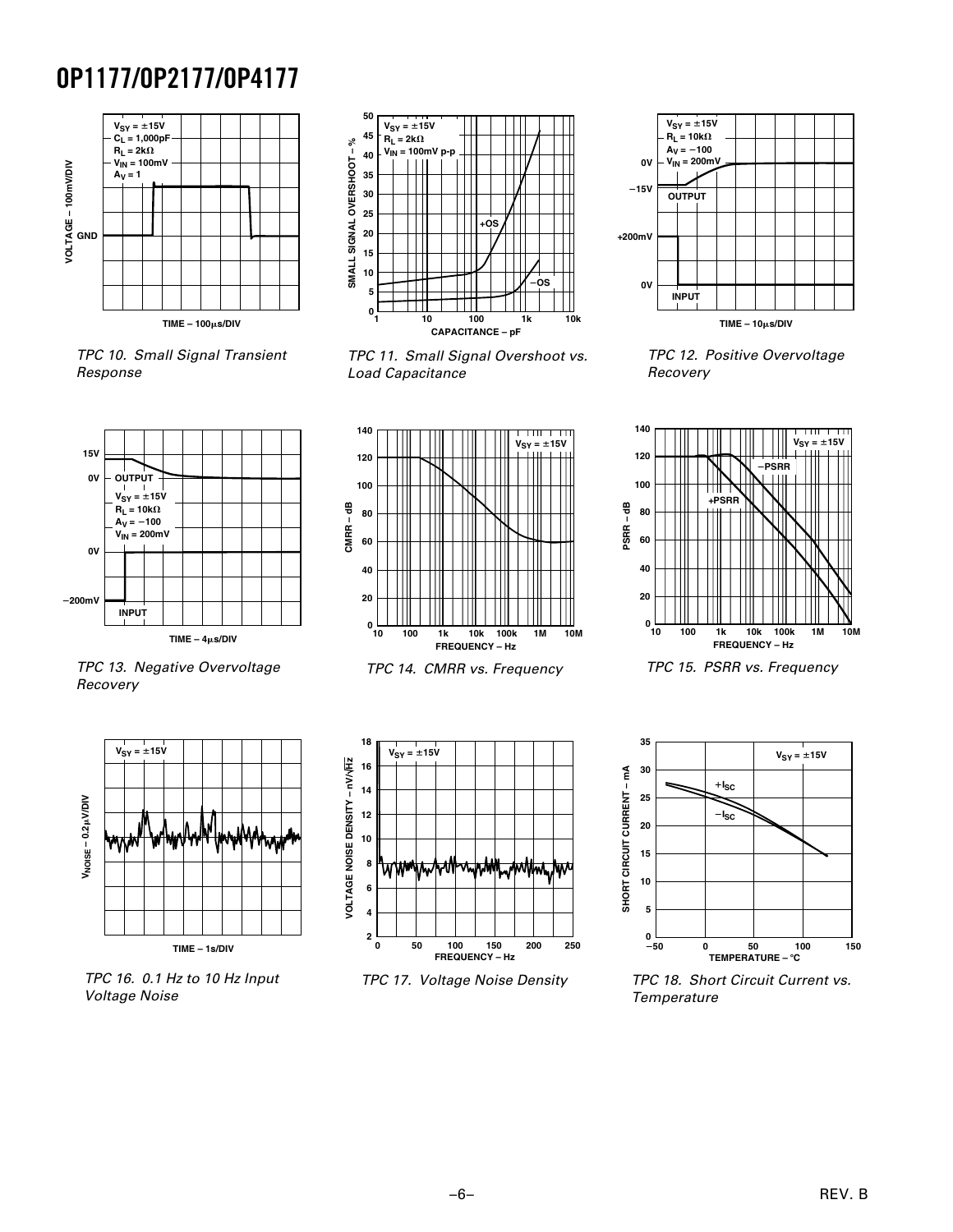

 TPC 19. Output Voltage Swing vs. **Temperature** 



TPC 20. Warm-Up Drift





TPC 21.  $|V_{OS}|$  vs. Temperature



TPC 22. CMRR vs. Temperature



TPC 23. PSRR vs. Temperature



 TPC 24. Input Offset Voltage **Distribution** 



 TPC 25. Output Voltage to Supply Rail vs. Load Current



 TPC 26. Open-Loop Gain and Phase Shift vs. Frequency



 TPC 27. Closed-Loop Gain vs. Frequency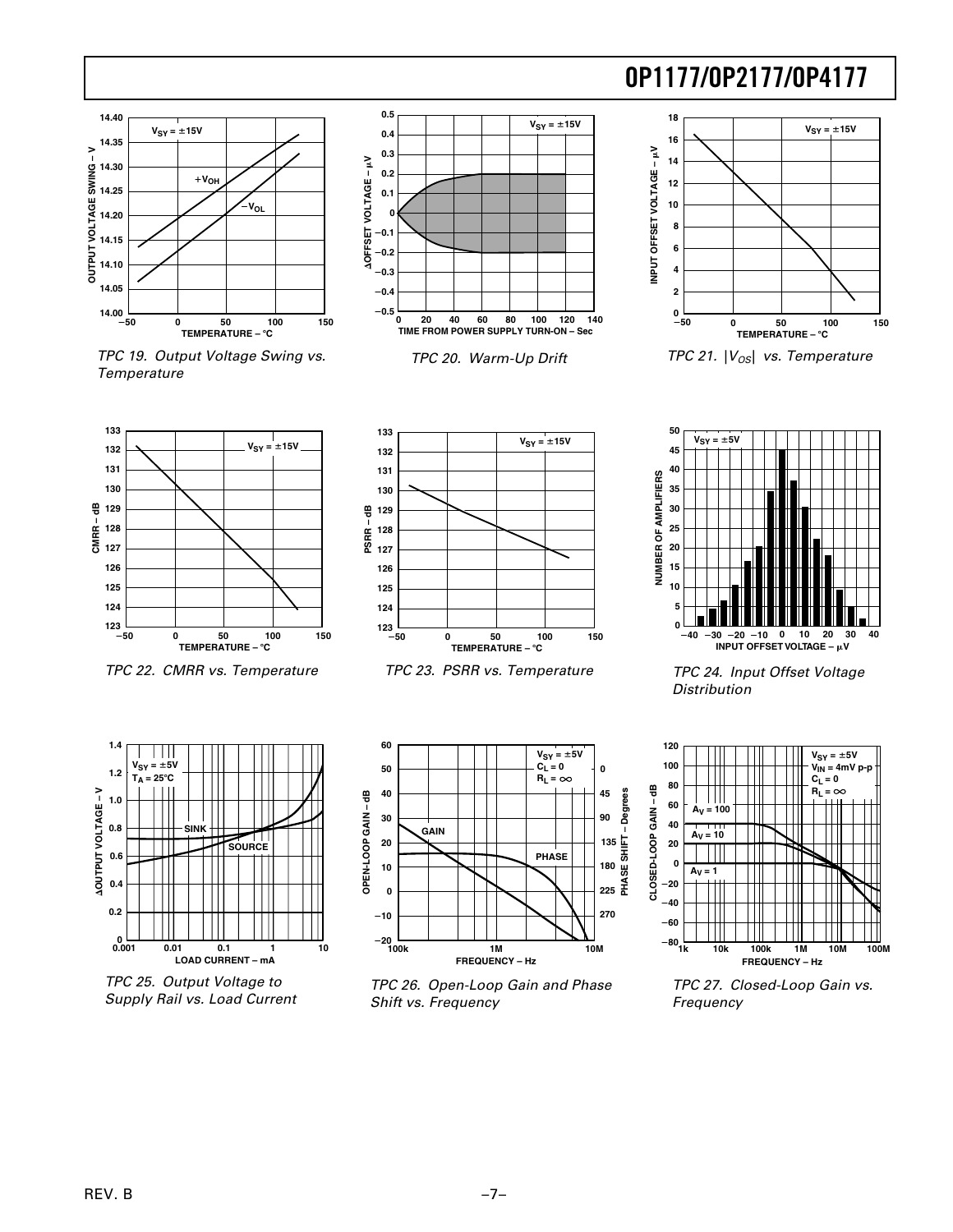

 TPC 28. Output Impedance vs. Frequency



 TPC 31. Small Signal Overshoot vs. Load Capacitance



TPC 34. No Phase Reversal



 TPC 29. Large Signal Transient Response







TPC 35. CMRR vs. Frequency



**TIME – 10s/DIV**

 TPC 30. Small Signal Transient Response



 TPC 33. Negative Overvoltage Recovery



TPC 36. PSRR vs. Frequency

**TIME – 4s/DIV**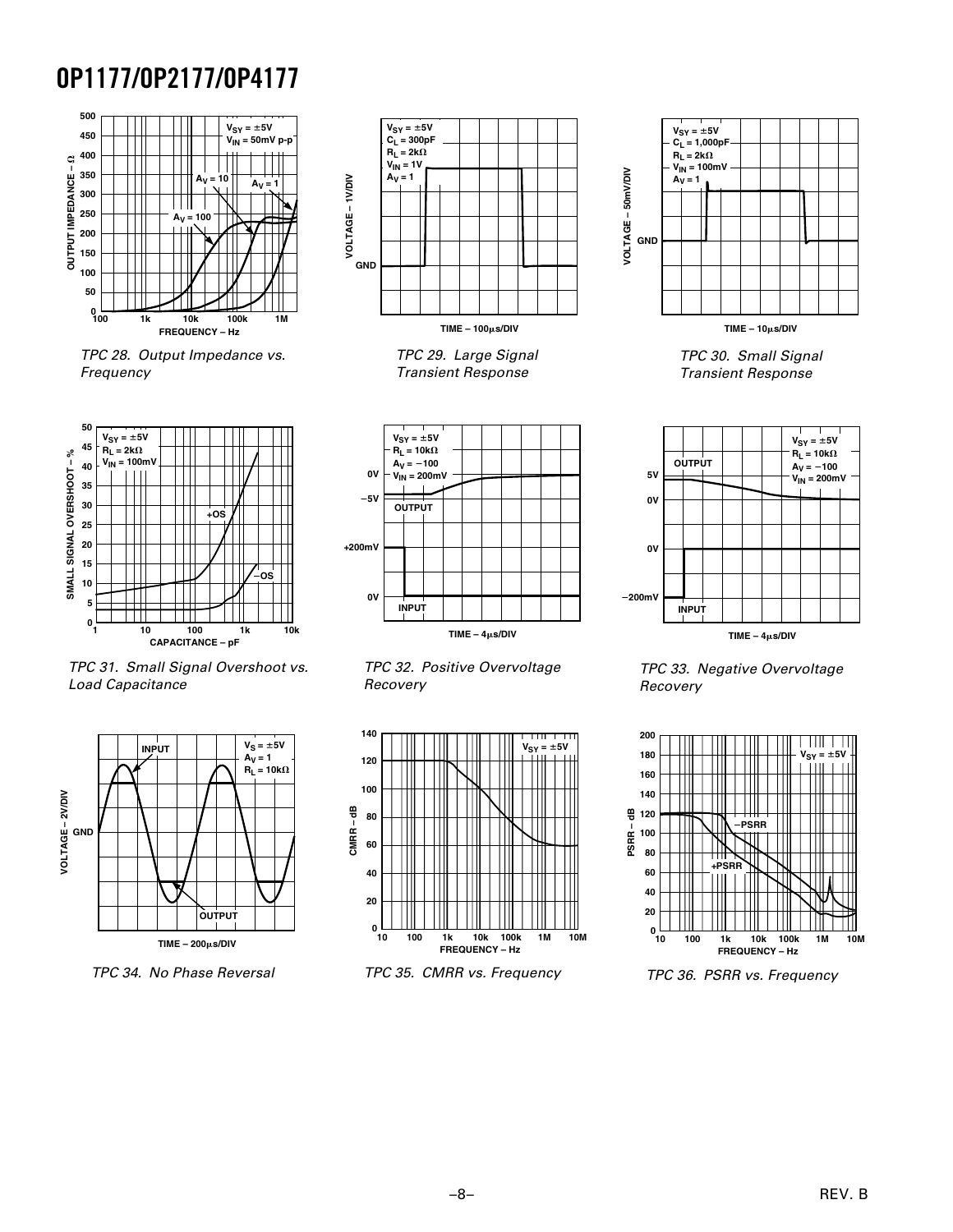



TPC 37. 0.1 Hz to 10 Hz Input Voltage

Noise



TPC 38. Voltage Noise Density



 TPC 39. Short Circuit Current vs. **Temperature** 









 TPC 42. Supply Current vs. Temperature





 TPC 43. Supply Current vs. Supply Voltage



 TPC 44. Channel Separation vs. Frequency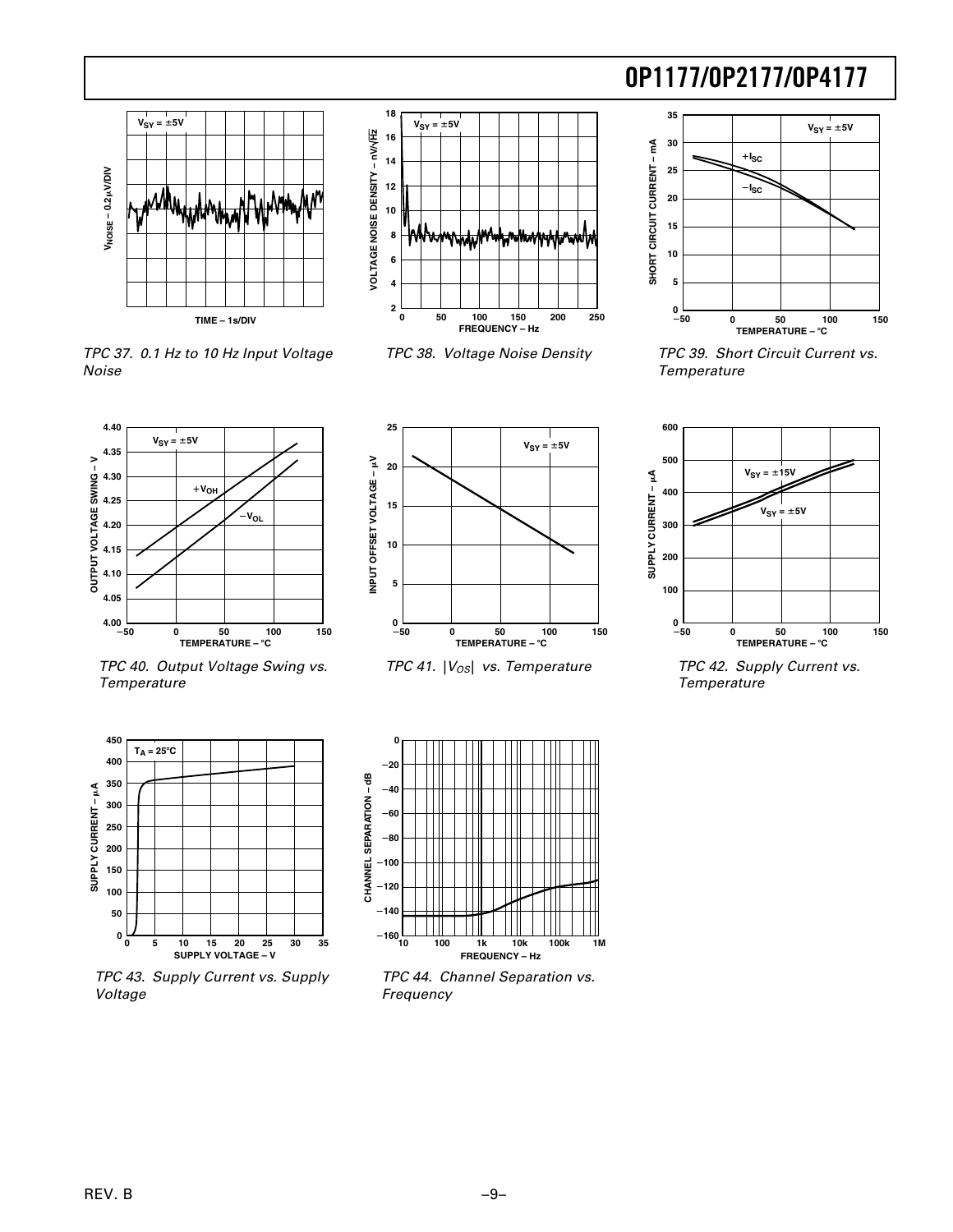### **FUNCTIONAL DESCRIPTION**

OP1177 is the fourth generation of ADI's industry standard OP07 amplifier family. OP1177 is a very high-precision, low-noise operational amplifier with the highly desirable combination of extremely low offset voltage and very low input bias currents. Unlike JFET amplifiers, the low bias and offset currents are relatively insensitive to ambient temperatures, even up to 125°C.

For the first time, Analog Devices' proprietary process technology and linear design expertise have produced a high-voltage amplifier with superior performance to the OP07, OP77, and OP177 in a tiny MSOP 8-lead package. Despite its small size the OP1177 offers numerous improvements including low wideband noise, very wide input and output voltage range, lower input bias current, and complete freedom from phase inversion.

OP1177 has the widest specified operating temperature range of any similar device in a plastic surface-mount package. This is increasingly important as PC board and overall system sizes continue to shrink, causing internal system temperatures to rise. Power consumption is reduced by a factor of four from the OP177 while bandwidth and slew rate increase by a factor of two. The low power dissipation and very stable performance versus temperature also act to reduce warm-up drift errors to insignificant levels.

Open-loop gain linearity under heavy loads is superior to competitive parts like OPA277, improving dc accuracy and reducing distortion in circuits with high closed-loop gains. Inputs are internally protected from overvoltage conditions referenced to either supply rail.

Like any high-performance amplifier, maximum performance is achieved by following appropriate circuit and PC board guidelines. The following sections provide practical advice on getting the most out of the OP1177 under a variety of application conditions.

#### **Total Noise Including Source Resistors**

The low input current noise and input bias current of the OP1177 make it useful for circuits with substantial input source resistance. Input offset voltage increases by less than 1  $\mu$ V max per 500  $\Omega$ of source resistance.

The total noise density of the OP1177 is:

$$
e_{n, \, TOTAL} = \sqrt{e_n^2 + \left(i_n R_S\right)^2 + 4kTR_S}
$$

Where, *en* is the input voltage noise density

 $i_n$  is the input current noise density

 $R<sub>S</sub>$  is the source resistance at the noninverting terminal *k* is Boltzman's constant  $(1.38 \times 10^{-23}$  J/K)

*T* is the ambient temperature in Kelvin  $(T = 273 + °C)$ 

For  $R_s$  < 3.9 k $\Omega$ ,  $e_n$  dominates and

$$
e_{n,\;TOTAL} \approx e_n
$$

For 3.9 k $\Omega$  < R<sub>S</sub> < 412 k $\Omega$ , voltage noise of the amplifier, current noise of the amplifier translated through the source resistor, and thermal noise from the source resistor all contribute to the total noise.

For  $R_S > 412$  k $\Omega$ , the current noise dominates and

$$
e_{n, \, TOTAL} \approx i_n R_S
$$

The total equivalent rms noise over a specific bandwidth is expressed as:

$$
E_n = \left(e_{n, \; TOTAL}\right) \sqrt{BW}
$$

Where *BW* is the bandwidth in Hertz.

NOTE: The above analysis is valid for frequencies larger than 50 Hz. When considering lower frequencies, flicker noise (also known as 1/f noise) must be taken into account.

For a reference on noise calculations refer to Bandpass KRC or Sallen-Key Filter section.

#### **Gain Linearity**

Gain linearity reduces errors in closed-loop configurations. The straighter the gain curve, the lower the maximum error over the input signal range will be. This is especially true for circuits with high closed-loop gains.

The OP1177 has excellent gain linearity even with heavy loads, shown in Figure 1. Compare its performance to the OPA277, shown in Figure 2. Both devices were measured under identical conditions with  $R_L = 2 k\Omega$ . The OP2177 (dual) has virtually no distortion at lower voltages. It was compared to the OPA277 at several supply voltages and various loads. Its performance exceeded that of its counterpart by far.





Figure 2. Gain Linearity

#### **Input Overvoltage Protection**

When their input voltage exceeds the positive or negative supply voltage, most amplifiers require external resistors to protect them from damage.

The OP1177 has internal protective circuitry that allows voltages as high as 2.5 V beyond the supplies to be applied at the input of either terminal without any harmful effects.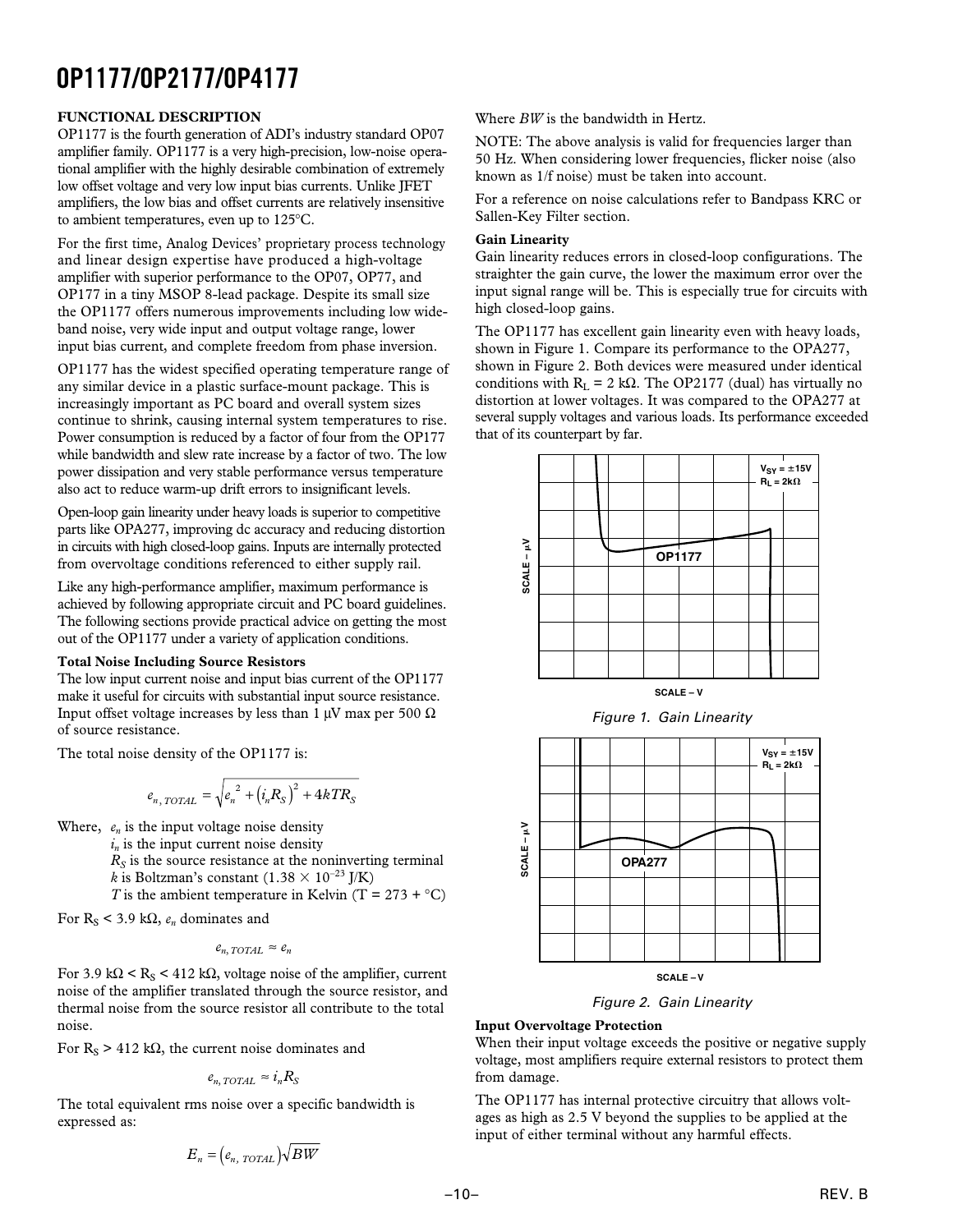Use an additional resistor in series with the inputs if the voltage will exceed the supplies by more than 2.5 V. The value of the resistor can be determined from the formula:

$$
\frac{\left(V_{IN} - V_S\right)}{R_S + 500 \ \Omega} \le 5 \ mA
$$

With the OP1177's low input offset current of  $\leq 1$  nA max, placing a 5 kΩ resistor in series with both inputs adds less than 5  $\mu$ V to input offset voltage and has a negligible impact on the overall noise performance of the circuit.

5 kΩ will protect the inputs to more than 27 V beyond either supply. Refer to the  $THD + N$  section for additional information on noise versus source resistance.

### **Output Phase Reversal**

Phase reversal is defined as a change of polarity in the amplifier transfer function. Many operational amplifiers exhibit phase reversal when the voltage applied to the input is greater than the maximum common-mode voltage. In some instances this can cause permanent damage to the amplifier. In feedback loops, it can result in system lockups or equipment damage. The OP1177 is immune to phase reversal problems even at input voltages beyond the supplies.



Figure 3. No Phase Reversal

#### **Settling Time**

Settling time is defined as the time it takes an amplifier output to reach and remain within a percentage of its final value after application of an input pulse. It is especially important in measurement and control circuits where amplifiers buffer A/D inputs or DAC outputs.

To minimize settling time in amplifier circuits, use proper bypassing of power supplies and an appropriate choice of circuit components. Resistors should be metal film types as these have less stray capacitance and inductance than their wire-wound counterparts. Capacitors should be polystyrene or polycarbonate types to minimize dielectric absorption.

The leads from the power supply should be kept as short as possible to minimize capacitance and inductance. The OP1177 has a settling time of about 45 µs to 0.01% (1 mV) with a 10 V step applied to the input in a noninverting unity gain.

#### **Overload Recovery Time**

Overload recovery is defined as the time it takes the output voltage of an amplifier to recover from a saturated condition to its linear response region. A common example is where the output voltage

demanded by the circuit's transfer function lies beyond the maximum output voltage capability of the amplifier. A 10 V input applied to an amplifier in a closed-loop gain of 2 will demand an output voltage of 20 V. This is beyond the output voltage range of the OP1177 when operating at  $\pm$ 15 V supplies and will force the output into saturation.

Recovery time is important in many applications, particularly where the op amp must amplify small signals in the presence of large transient voltages.



Figure 4. Test Circuit for Overload Recovery Time

TPC 12 shows the positive overload recovery time of the OP1177. The output recovers in less than 4  $\mu$ s after being overdriven by more than 100%.

The negative overload recovery of the OP1177 is 1.4 µs as seen in TPC 13.

## **THD + Noise**

The OP1177 has very low total harmonic distortion. This indicates excellent gain linearity and makes the OP1177 a great choice for high closed-loop gain precision circuits.

Figure 5 shows that the OP1177 has approximately 0.00025% distortion in unity gain, the worst-case configuration for distortion.



Figure 5. THD  $+$  N vs. Frequency

## **Capacitive Load Drive**

OP1177 is inherently stable at all gains and capable of driving large capacitive loads without oscillation. With no external compensation, the OP1177 will safely drive capacitive loads up to 1000 pF in any configuration. As with virtually any amplifier, driving larger capacitive loads in unity gain requires additional circuitry to assure stability.

In this case, a "snubber network" is used to prevent oscillation and reduce the amount of overshoot. A significant advantage of this method is that it does not reduce the output swing because the resistor  $R<sub>S</sub>$  is not inside the feedback loop.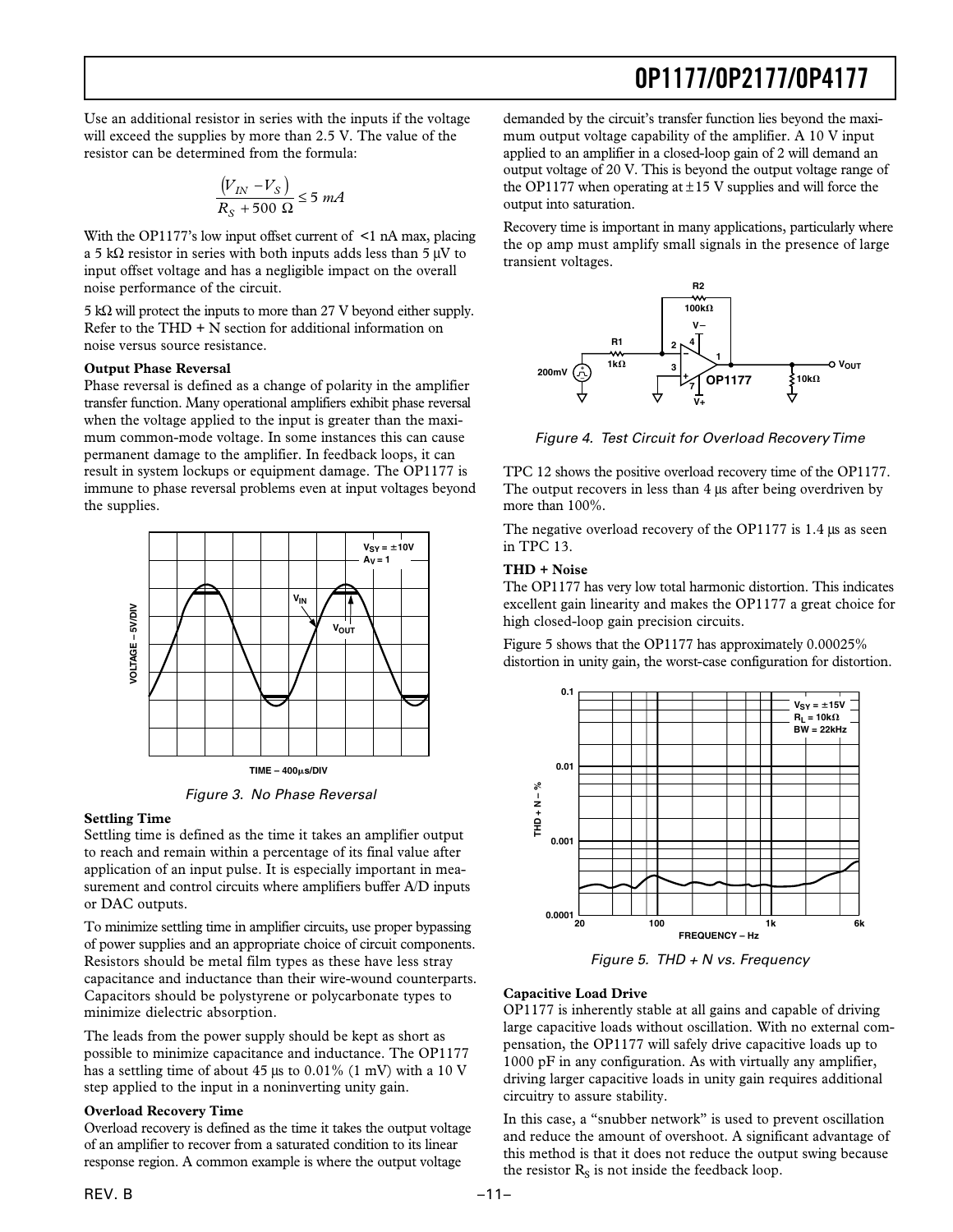Figure 6 is a scope photograph of the output of the OP1177 in response to a 400 mV pulse. The load capacitance is 2 nF. The circuit is configured in positive unity gain, the worst-case condition for stability.

Placing an R-C network, as shown in Figure 8, parallel to the load capacitance C<sub>L</sub> will allow the amplifier to drive higher values of  $C_L$  without causing oscillation or excessive overshoot.

There is no ringing and overshoot is reduced from 27% to 5% using the snubber network.

Optimum values for  $R_S$  and  $C_S$  are tabulated in Table I for several capacitive loads up to 200 nF. Values for other capacitive loads can be determined experimentally.

**Table I. Optimum Values for Capacitive Loads**

| $C_{L}$ (nF) | $\mathbf{R}_{\mathbf{S}}(\Omega)$ | $C_{S}$                    |
|--------------|-----------------------------------|----------------------------|
| 10           | 20                                | $0.33 \mu F$               |
| 50           | 30                                | $6.8 \text{ nF}$           |
| 200          | 200                               | $0.47 \text{ }\mu\text{F}$ |



Figure 6. Capacitive Load Drive without Snubber



Figure 7. Capacitive Load Drive with Snubber



Figure 8. Snubber Network Configuration

CAUTION: The snubber technique cannot recover the loss of bandwidth induced by large capacitive loads.

#### **Stray Input Capacitance Compensation**

The effective input capacitance in an op amp circuit,  $C_t$ , consists of three components. These are: the internal differential capacitance between the input terminals, the internal common mode capacitance of each input to ground, and the external capacitance including parasitic capacitance. In the circuit of Figure 9, the closed-loop gain increases as the signal frequency increases.

The transfer function of the circuit is:

$$
1+\frac{R2}{R1}\big(1+sC_tR1\big)
$$

indicating a zero at:

$$
s = \frac{R2 + R1}{R2R1C_t} = \frac{1}{2\pi (R1 / R2)C_t}
$$

Depending on the value of *R*1 and *R*2, the cutoff frequency of the closed-loop gain may be well below the crossover frequency. In this case, the phase margin,  $\Phi_{m}$  can be severely degraded resulting in excessive ringing or even oscillation.

A simple way to overcome this problem is to insert a capacitor in the feedback path as shown in Figure 10.

The resulting pole can be positioned to adjust the phase margin. Setting  $C_f = (R1/R2)C_t$ , achieves a phase margin of 90°.



Figure 9. Stray Input Capacitance



Figure 10. Compensation Using Feedback Capacitor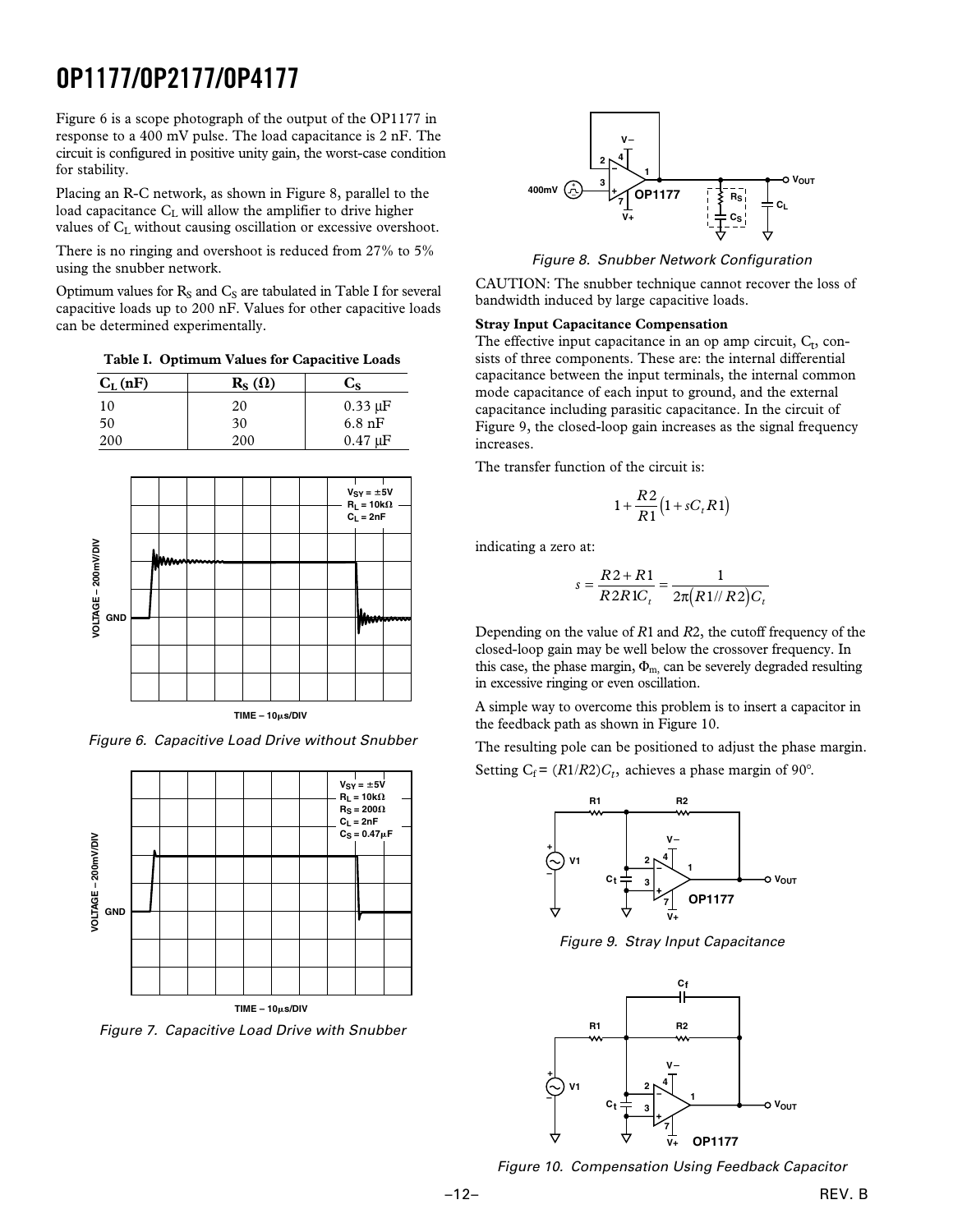#### **Reducing Electromagnetic Interference**

A number of methods can be utilized to reduce the effects of EMI on amplifier circuits.

In one method, stray signals on either input are coupled to the opposite input of the amplifier. The result is that the signal is rejected according to the amplifier's CMRR.

This is usually achieved by inserting a capacitor between the inputs of the amplifier as shown in Figure 11. However, this method may also cause instability depending on the value of capacitance.



Figure 11. EMI Reduction

Placing a resistor in series with the capacitor (Figure 12) increases the dc loop gain and reduces the output error. Positioning the breakpoint (introduced by R-C) below the secondary pole of the op amp improves the phase margin and hence stability.

R can be chosen independently of C for a specific phase margin according to the formula

$$
R = \frac{R2}{ajf_2} - \left(1 + \frac{R2}{R1}\right)
$$

where  $a$  is the open-loop gain of the amplifier and  $f_2$  is the frequency at which the phase of a =  $\Phi_{\rm m}$  – 180°.



Figure 12. Compensation Using Input RC Network

#### **Proper Board Layout**

The OP1177 is a high-precision device. In order to ensure optimum performance at the PC board level, care must be taken in the design of the board layout.

To avoid leakage currents, the surface of the board should be kept clean and free of moisture. Coating the surface creates a barrier to moisture accumulation and helps reduce parasitic resistance on the board.

Keeping supply traces short and properly bypassing the power supplies will minimize power supply disturbances due to output current variation, such as when driving an ac signal into a heavy load. Bypass capacitors should be connected as closely as possible to the device supply pins. Stray capacitances are a concern at the output and the inputs of the amplifier. It is recommended that signal traces be kept at least 5 mm from supply lines to minimize coupling.

A variation in temperature across the PC board can cause a mismatch in the Seebeck voltages at solder joints and other points where dissimilar metals are in contact, resulting in thermal voltage errors. To minimize these thermocouple effects, resistors should be oriented so heat sources warm both ends equally. Input signal paths should contain matching numbers and types of components where possible in order to match the number and type of thermocouple junctions. For example, dummy components such as zero value resistors can be used to match real resistors in the opposite input path. Matching components should be located in close proximity and should be oriented in the same manner. Leads should be of equal length so that thermal conduction is in equilibrium. Heat sources on the PC board should be kept as far away from amplifier input circuitry as practical.

The use of a ground plane is highly recommended. A ground plane reduces EMI noise and also helps to maintain a constant temperature across the circuit board.

#### **Difference Amplifiers**

Difference amplifiers are used in high-accuracy circuits to improve the common-mode rejection ratio (CMRR).



#### Figure 13. Difference Amplifier

In the single amplifier instrumentation amplifier (circuit of Figure 13), where:

$$
\frac{R4}{R3} = \frac{R2}{R1}
$$

$$
V_O = \frac{R2}{R1}(V_2 - V_1)
$$

a mismatch between the ratio *R*2/*R*1 and *R*4/*R*3 will cause the common-mode rejection ratio to be reduced. To better understand this effect, consider the following:

By definition:

$$
CMRR = \frac{A_{DM}}{A_{CM}}
$$

where  $A_{DM}$  is the differential gain and  $A_{CM}$  is the common-mode gain.

$$
A_{DM} = \frac{V_O}{V_{DIFF}} \text{ and } A_{CM} = \frac{V_O}{V_{CM}}
$$
  

$$
V_{DIFF} = V_1 - V_2 \text{ and } V_{CM} = \frac{1}{2}(V_1 + V_2)
$$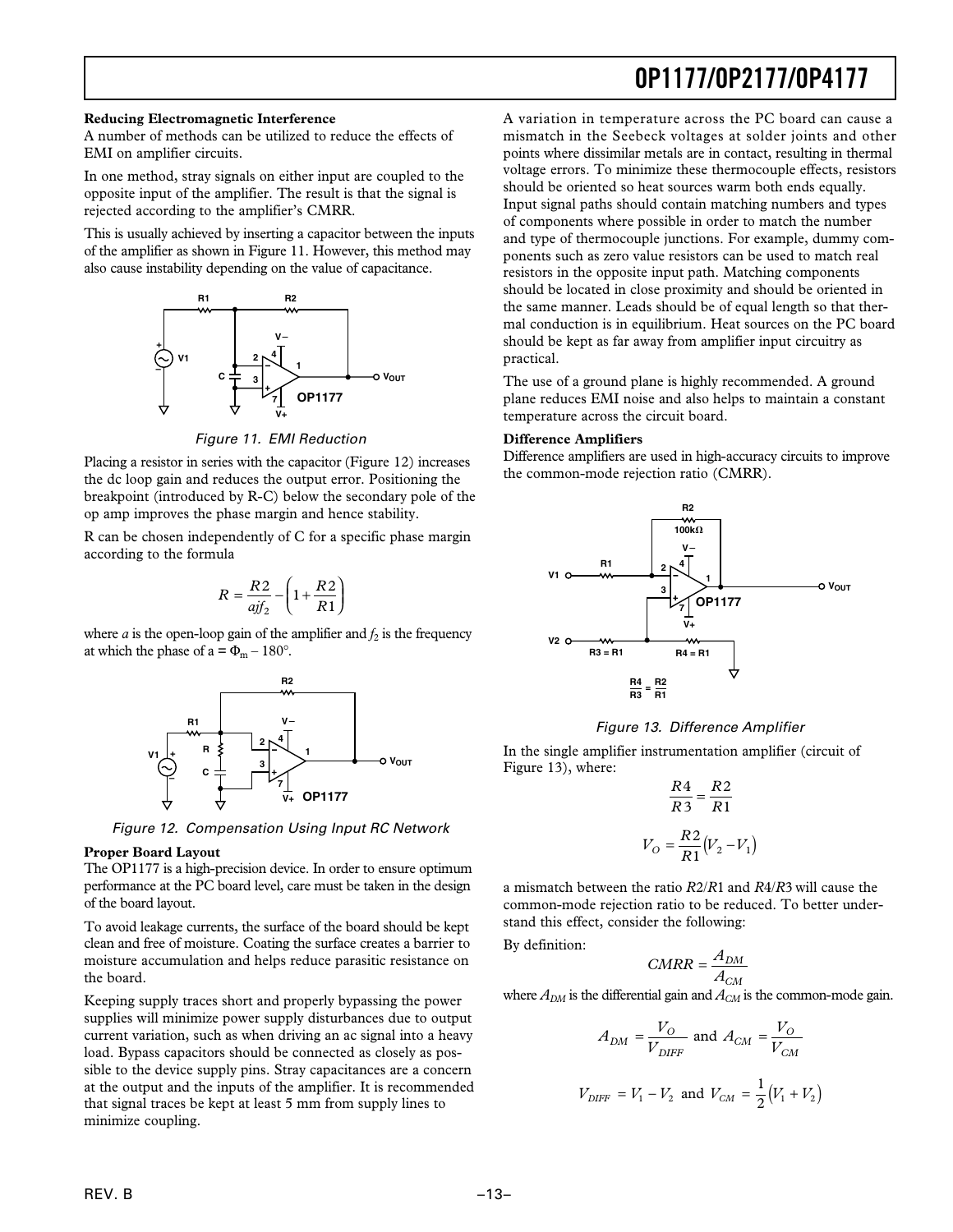In order for this circuit to act as a difference amplifier, its output must be proportional to the differential input signal.

From Figure 13,

$$
V_O = -\left(\frac{R2}{R1}\right) V_1 + \left[\frac{\left(1 + \frac{R2}{R1}\right)}{\left(1 + \frac{R3}{R4}\right)}\right] V_2
$$

Arranging terms and combining the equations above yields:

$$
CMRR = \frac{R4R1 + R3R2 + 2R4R2}{2R4R1 - 2R2R3}
$$
 (1)

The sensitivity of CMRR with respect to the *R*1 is obtained by taking the derivative of CMRR, in Equation 1, with respect to *R*1.

$$
\frac{\delta CMRR}{\delta R1} = \frac{\delta}{\delta R1} \left( \frac{R1R4}{2R1R4 - 2R2R3} + \frac{2R2R4 + R2R3}{2R1R4 - 2R2R3} \right)
$$

$$
\frac{\delta CMRR}{\delta R1} = \frac{1}{2 - \frac{(2R2R3)}{R1R4}}
$$

Assuming that:  $R1 \approx R2 \approx R3 \approx R4 \approx R$  and

$$
R(1-\delta) < R1, R2, R3, R4 < R(1+\delta).
$$

The worst-case CMRR error arises when:

*R*1 = *R*4 = *R*(1 +  $\delta$ ) and *R*2 = *R*3 = *R*(1 –  $\delta$ ). Plugging these values into Equation 1 yields:

$$
CMRR_{MIN} \cong \left| \frac{1}{2\delta} \right|
$$

where  $\delta$  is the tolerance of the resistors.

Lower tolerance value resistors result in higher common-mode rejection (up to the CMRR of the op amp).

Using 5% tolerance resistors, the highest CMRR that can be guaranteed is 20 dB. On the other hand, using 0.1% tolerance resistors would result in a common-mode rejection ratio of at least 54 dB (assuming that the op amp CMRR  $\times$  54 dB).

With the CMRR of OP1177 at 120 dB minimum, the resistor match will be the limiting factor in most circuits. A trimming resistor can be used to further improve resistor matching and CMRR of the difference amp circuit.

## **A High-Accuracy Thermocouple Amplifier**

A thermocouple consists of two dissimilar metal wires placed in contact. The dissimilar metals produce a voltage

$$
V_{TC} = \alpha (T_J - T_R)
$$

where  $T_J$  is the temperature at the measurement of the hot junction,  $T_R$  is the one at the cold junction, and  $\alpha$  is the Seebeck coefficient specific to the dissimilar metals used in the thermocouple.  $V_{TC}$  is the thermocouple voltage.  $V_{TC}$  becomes larger with increasing temperature. Maximum measurement accuracy requires cold junction compensation of the thermocouple as described below.

To perform the cold junction compensation, apply a copper wire short across the terminating junctions (inside the isothermal block) simulating a 0°C point. Adjust the output voltage to zero using the trimming resistor R5 and then remove the copper wire.

The OP1177 is an ideal amplifier for thermocouple circuits since it has a very low offset voltage, excellent PSSR and CMRR, and low noise at low frequencies.

It can be used to create a thermocouple circuit with great linearity. Resistors R1 and R2 and diode D1 shown in Figure 14 are mounted in an isothermal block.



Figure 14. Type K Thermocouple Amplifier Circuit

## **Low Power Linearized RTD**

A common application for a single element varying bridge is an RTD thermometer amplifier as shown in Figure 15. The excitation is delivered to the bridge by a 2.5 V reference applied at the top of the bridge.

RTDs may have thermal resistance as high as 0.5°C to 0.8°C per mW. In order to minimize errors due to resistor drift, the current through each leg of the bridge must be kept low. In this circuit, the amplifier supply current flows through the bridge.

However, at the OP1177 maximum supply current of 600  $\mu$ A, the RTD dissipates less than 0.1 mW of power even at the highest resistance. Errors due to power dissipation in the bridge are kept under 0.1°C.

Calibration of the bridge can be made at the minimum value of temperature to be measured by adjusting  $R<sub>p</sub>$  until the output is zero.

To calibrate the output span, set the full-scale and linearity pots to midpoint and apply a 500°C temperature to the sensor or substitute the equivalent 500°C RTD resistance.

Adjust the full-scale pot for a 5 V output. Finally, apply 250°C or the equivalent RTD resistance and adjust the linearity pot for 2.5 V output.

The circuit achieves better than  $\pm 0.5^{\circ}$ C accuracy after adjustment.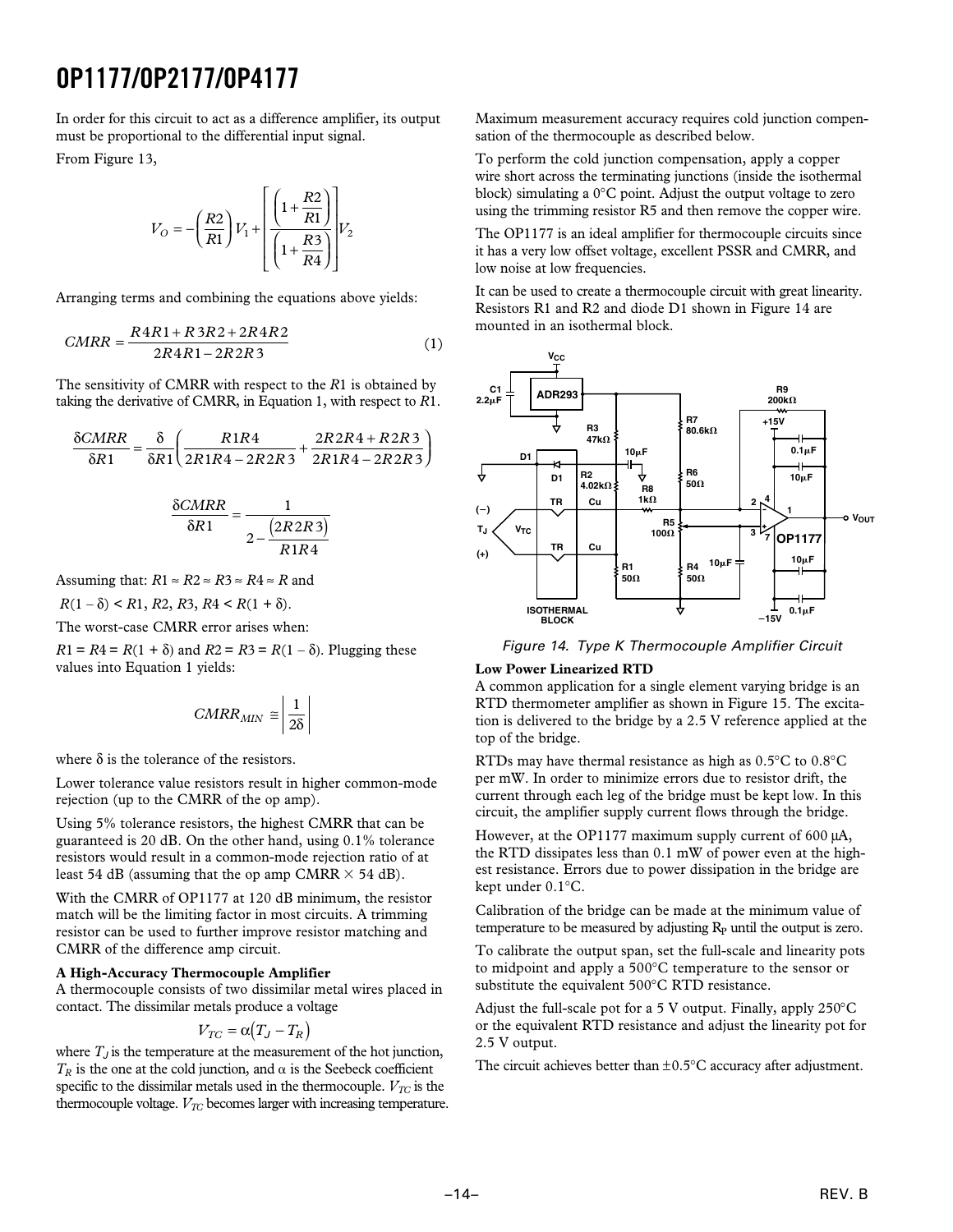

Figure 15. Low Power Linearized RTD Circuit

#### **Single Op Amp Bridge**

The low input offset voltage drift of the OP1177 makes it very effective for bridge amplifier circuits used in RTD signal conditioning. It is often more economical to use a single bridge op amp as opposed to an instrumentation amplifier.

In the circuit of Figure 16, the output voltage at the op amp is:

$$
V_O = \frac{R2}{R} \left[ V_{REF} \left( \frac{\delta}{\frac{R1}{R} + \left( 1 + \frac{R1}{R2} \right) (1 + \delta)} \right) \right]
$$

where  $\delta = \Delta R/R$  is the fractional deviation of the RTD resistance with respect to the bridge resistance due to the change in temperature at the RTD.

For  $\delta \ll 1$ , the expression above becomes:

$$
V_O \cong \left(\frac{R2}{R}\right) V_{REF} \left(\frac{\delta}{1 + \frac{R1}{R} + \frac{R1}{R2}}\right) = \left[\left(\frac{R2}{R}\right) \left(1 + \frac{R1}{R2}\right) + \left(\frac{R1}{R2}\right) \right] V_{REF} \delta
$$

With  $V_{REF}$  constant, the output voltage is linearly proportional to δ with a gain factor of:



#### **REALIZATION OF ACTIVE FILTERS Bandpass KRC or Sallen-Key Filter**

The low offset voltage and the high CMRR of the OP1177 make it an excellent choice for precision filters such as the KRC filter shown in Figure 17. This filter type offers the capability to tune the gain and the cutoff frequency independently.

**OP1177/OP2177/OP4177**

Since the common-mode voltage into the amplifier varies with the input signal in the KRC filter circuit, a high CMRR is required to minimize distortion. Also, the low offset voltage of the OP1177 allows a wider dynamic range when the circuit gain is chosen to be high.

The circuit of Figure 17 consists of two stages. The first stage is a simple high-pass filter whose corner frequency  $f_C$  is:

$$
\frac{1}{2\pi\sqrt{C1C2R1R2}}
$$
 (2)

and whose

$$
Q = K \sqrt{\frac{R1}{R2}} \tag{3}
$$

where  $K$  is the dc gain.

Choosing equal capacitor values minimizes the sensitivity and simplifies Equation 2 to:

$$
\frac{1}{2\pi C\sqrt{R1R2}}
$$

The value of *Q* determines the peaking of the gain versus frequency (ringing in transient response). Commonly chosen values for *Q* are generally near unity.

Setting 
$$
Q = \frac{1}{\sqrt{2}}
$$
,

yields minimum gain peaking and minimum ringing.

Determine values for *R*1 and *R*2 by use of Equation 3.

For 
$$
Q = \frac{1}{\sqrt{2}}
$$
, R1/R2 = 2 in the circuit example. Pick R1 = 5 k $\Omega$   
and R2 = 10 k $\Omega$  for simplicity.

The second stage is a low-pass filter whose corner frequency can be determined in a similar fashion. For *R*3 = *R*4 = *R*.

$$
f_C = \frac{1}{2\pi R \sqrt{\frac{C3}{C4}}} \text{ and } Q = \frac{1}{2} \sqrt{\frac{C3}{C4}}
$$

#### **Channel Separation**

Multiple amplifiers on a single die are often required to reject any signals originating from the inputs or outputs of adjacent channels. OP2177 input and bias circuitry is designed to prevent feedthrough of signals from one amplifier channel to the other. As a result the OP2177 has an impressive channel separation of greater than –120 dB for frequencies up to 100 kHz and greater than  $-115$  dB for signals up to 1 MHz.

Figure 16. Single Bridge Amplifier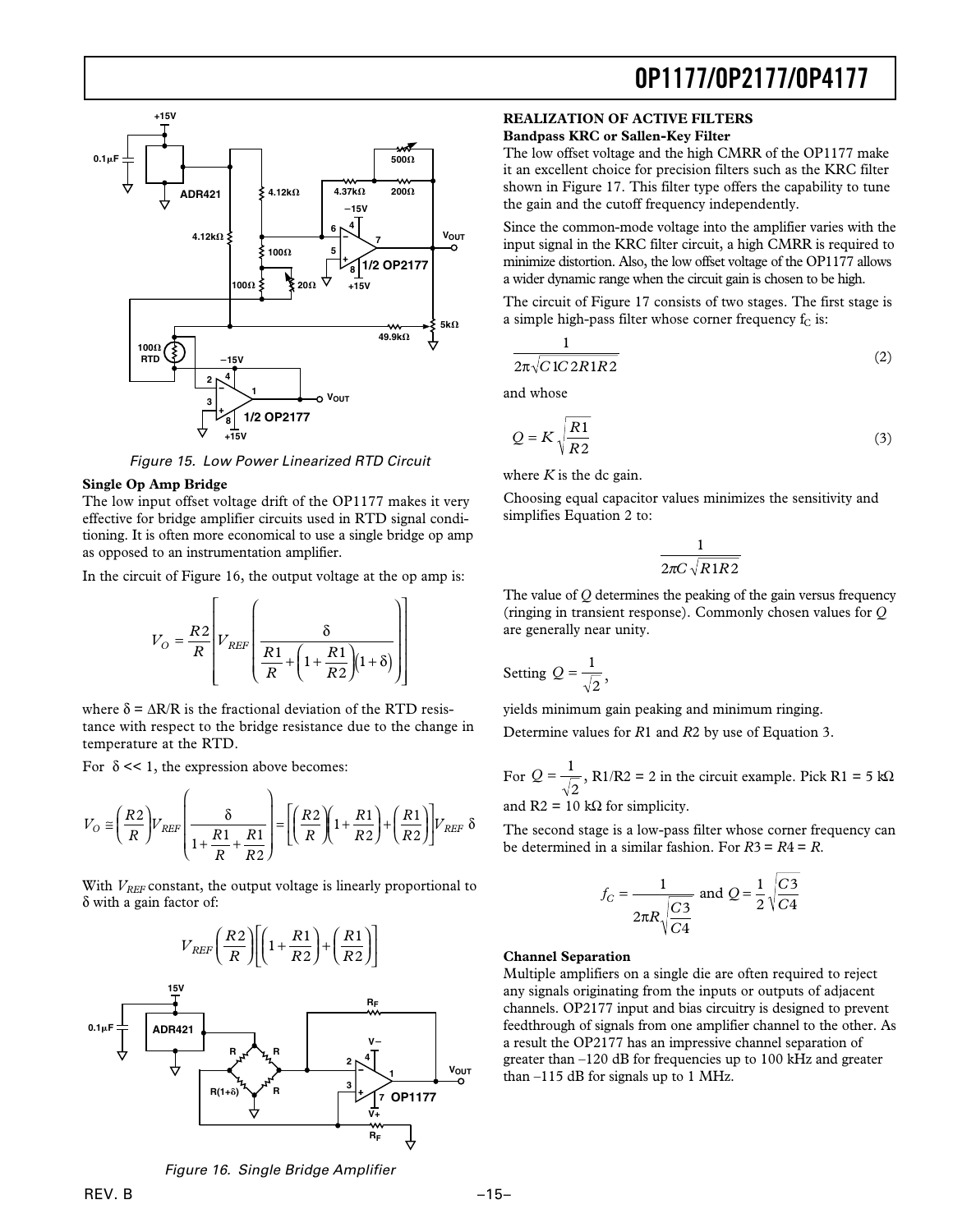

Figure 17. Two-Stage Band-Pass Filter



Figure 18. Channel Separation Test Circuit

#### **SPICE Model**

The spice macro-model for the OP1177 can be downloaded from the Analog Devices web site at www.analog.com. This model will accurately simulate a number of parameters, both dc and ac.

#### **References on Noise Dynamics and Flicker Noise**

S. Franco, *Design with Operational Amplifiers and Analog Integrated Circuits, McGraw-Hill 1998.*

*The Best of Analog Dialogue,* from Analog Devices.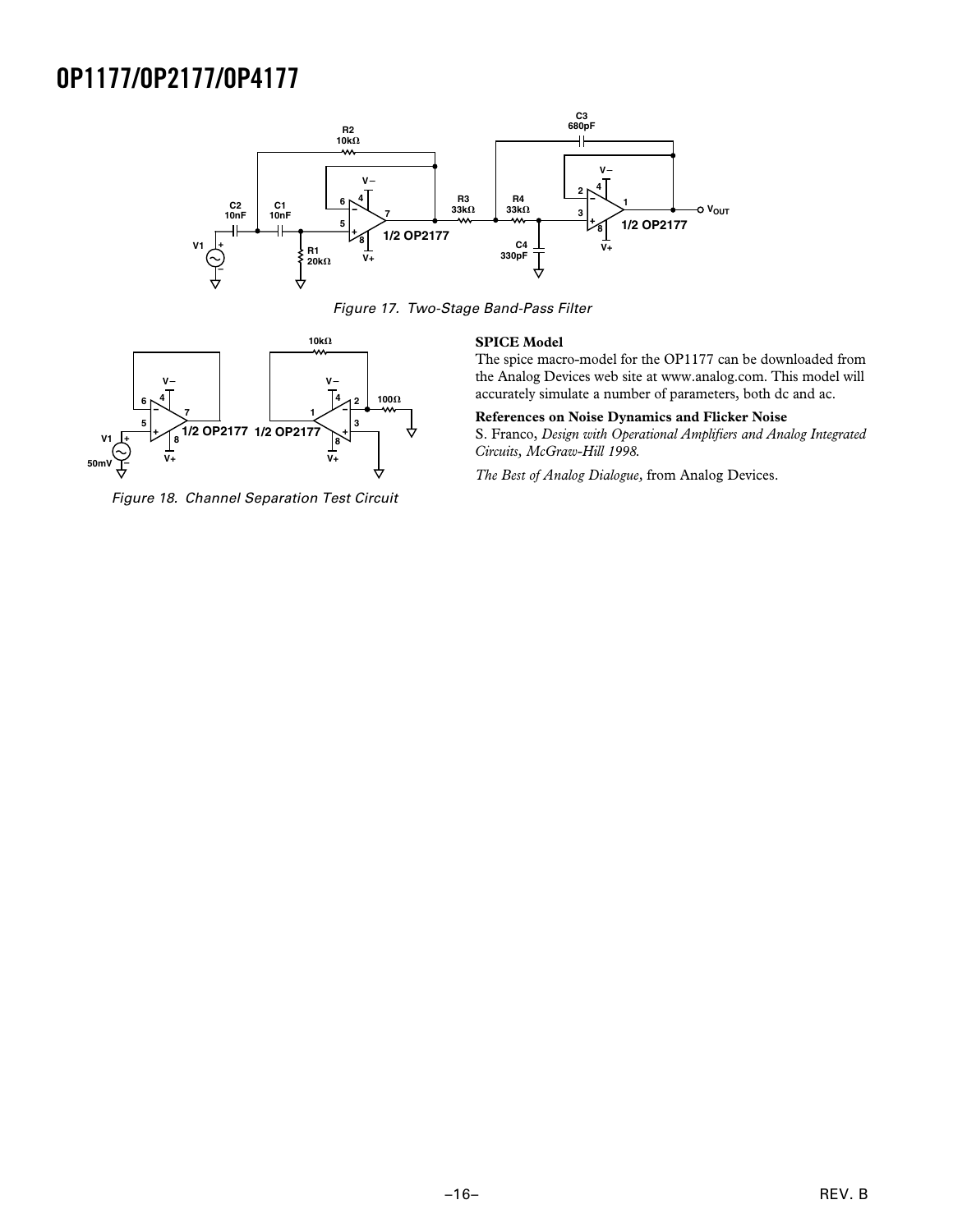#### **OUTLINE DIMENSIONS**

Dimensions shown in inches and (mm).



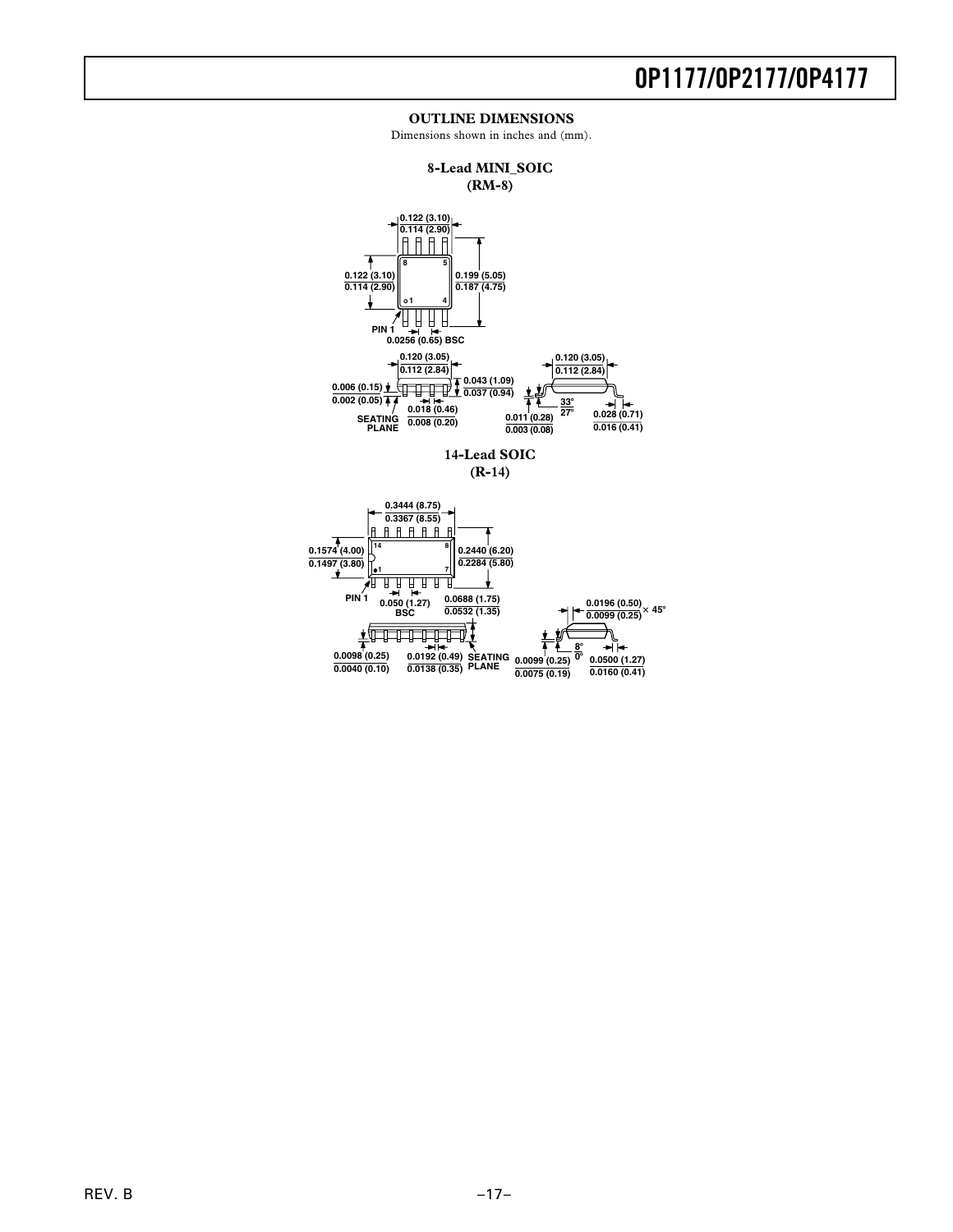### **OUTLINE DIMENSIONS**

Dimensions shown in inches and (mm).





**8-Lead SOIC (R-8)**

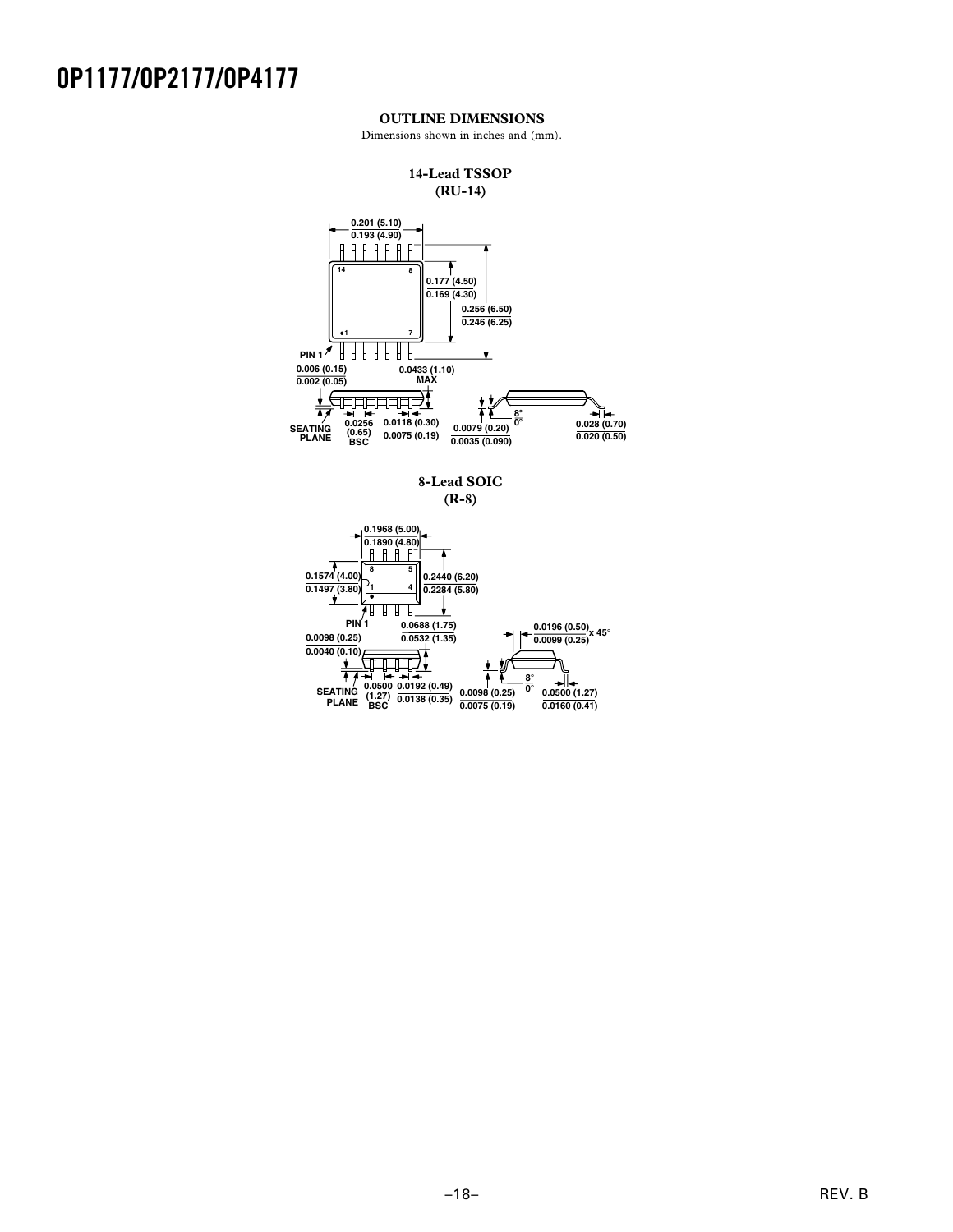# **Revision History**

| Location<br>. | Page |
|---------------|------|

| Data Sheet changed from REV. A to REV. B.       |
|-------------------------------------------------|
|                                                 |
|                                                 |
|                                                 |
|                                                 |
| 11/01-Data Sheet changed from REV. 0 to REV. A. |
|                                                 |
|                                                 |